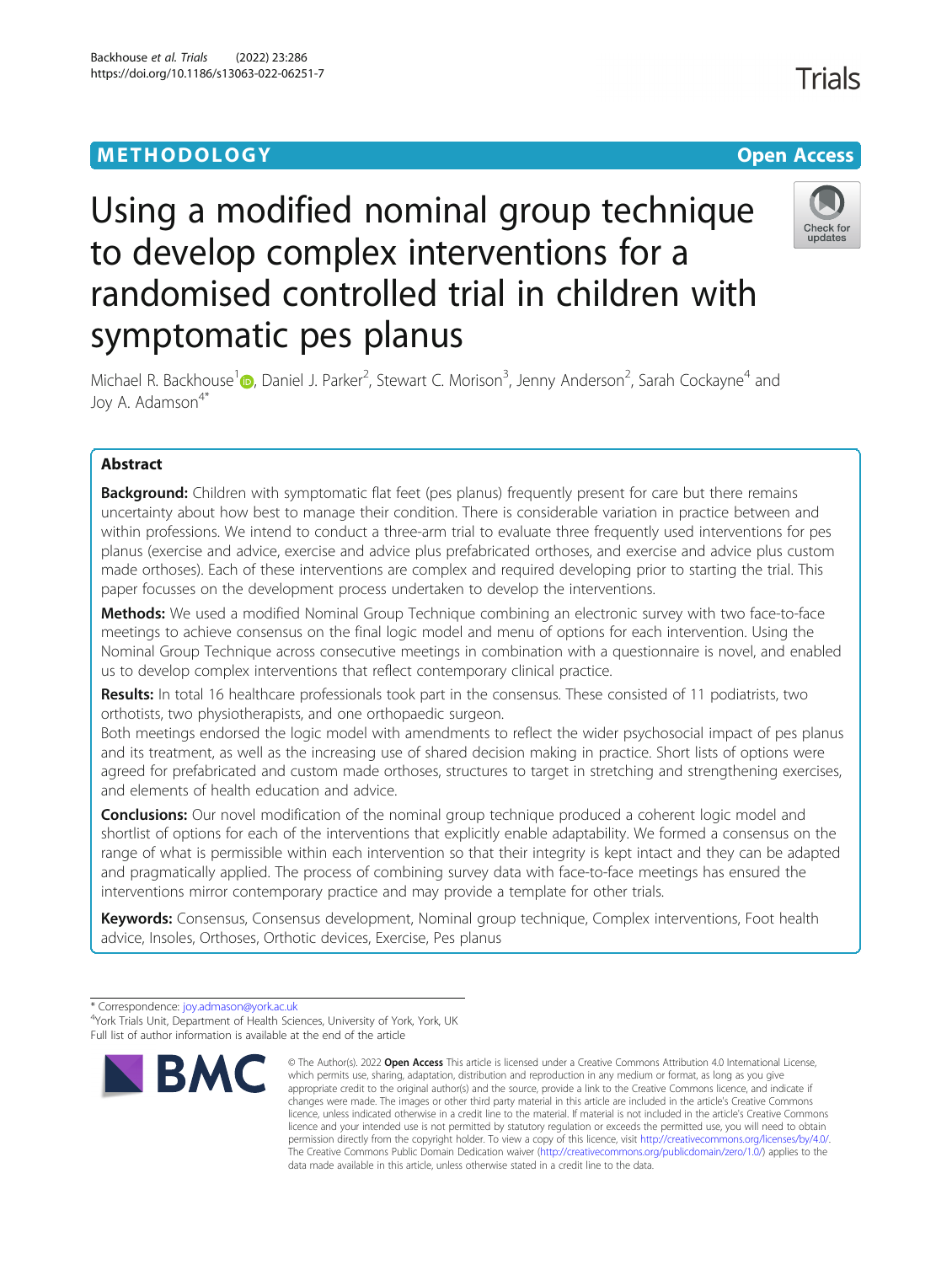# Background

As children grow, most develop a medial longitudinal arch in their feet. In the early years, children's feet are flat and flexible structures (known as pes planus), but most change over time with the emergence of a medial arch [[1,](#page-7-0) [2](#page-7-0)]. Flat feet are therefore considered part of a child's typical developmental trajectory and are usually asymptomatic [\[3,](#page-7-0) [4](#page-7-0)]. However, a substantial number of children develop symptoms that can be associated with their foot posture and there is emerging data on the impact this can have on their quality of life [\[5](#page-7-0)]. In addition to foot and ankle pain, children often report pain elsewhere in their legs and lower back, tiredness in their legs and struggle to walk the same distance as their peers; all of which can lead to reduced engagement with physical and childhood activities [\[6](#page-7-0)]. Effective management of symptomatic pes planus is therefore essential to keep children active and support their healthy physical, social and psychological development [[7\]](#page-7-0).

Children with symptomatic pes planus are treated by a range of professions including orthotists, physiotherapists, podiatrists, and surgeons [[8\]](#page-7-0). Although there is an international consensus that symptomatic pes planus should be treated, there has long been debate about how they should be managed, or whether symptoms will resolve without intervention  $[9-11]$  $[9-11]$  $[9-11]$  $[9-11]$ . Currently, management of symptomatic pes planus varies considerably within and between professions [[8\]](#page-7-0). Corrective surgery remains rare for flexible symptomatic pes planus but exercise, foot orthoses, and advice regarding suitable footwear are commonly provided in line with the international consensus [\[9](#page-7-0), [12](#page-7-0)]. Repeated systematic reviews have highlighted the lack of primary evidence evaluating therapies and consistently emphasise the need for robust trials to evaluate interventions in the treatment of symptomatic paediatric pes planus [\[12](#page-7-0)–[15\]](#page-7-0).

Our trial Orthotics for Treatment of Symptomatic Flat Feet in Children (OSTRICH) was commissioned by the National Institute for Health Research – Health Technology Assessment Programme. It is designed to be a pragmatic comparison of the clinical and costeffectiveness of three common treatments: Exercises and advice (control) compared to exercise and advice plus prefabricated orthoses (intervention); and exercise and advice plus custom made orthoses (intervention) (ISRC TN: 14602568). In the context of symptomatic pes planus, advice, exercises, and orthoses all contain multiple interacting components that need tailoring to meet the needs of individual patients. They can therefore be defined as complex interventions [[15](#page-7-0), [16](#page-7-0)].

Complex interventions consisting of multiple treatments are particularly difficult to standardise within trials, and then to subsequently implement in practice [[16](#page-7-0), [17\]](#page-7-0). However, attempting to standardise an intervention to meet the needs of researchers can lead to compromised outcomes  $[16–19]$  $[16–19]$  $[16–19]$ , as artificially uniform interventions do not reflect how the interventions will be implemented in future clinical practice. Instead, a degree of flexibility is recommended to ensure that effective interventions can subsequently be adapted to local circumstances and patient need after the trial  $[16]$  $[16]$ . A previously advocated pragmatic solution is to standardise 'function' rather than 'form' [\[16,](#page-7-0) [17\]](#page-7-0). We therefore decided to produce a shortlist or menu of options for each treatment group in the OSTRICH trial rather than a single model/ design of prefabricated/custom made orthoses, or list of exercises. This builds on a similar approach we have used in previous wound care trials [[20\]](#page-7-0).

Guidelines recommend modelling how interventions work prior to testing in order to understand the components of an intervention and their interrelationships [[21\]](#page-7-0). Logic models are widely used for this purpose but these need to be developed and refined through formal methods to combine the opinion of clinical experts and the available literature [[21,](#page-7-0) [22\]](#page-7-0). It has been argued that logic models should not be used in a way to forge a consensus that produces concise guidance that may be inappropriate across different settings, but instead, use the model to say what range is permissible [\[22\]](#page-7-0). Given the variation in how children with symptomatic pes planus are treated, we anticipated that clinicians would hold diverse opinions on the suitability of different interventions, and their mechanisms of action. We therefore decided to use a formalised consensus technique in the form of a modified nominal group technique (NGT), to refine our logic models and develop the short lists of suitable interventions. The NGT is a well-established, structured group facilitation technique that generates and prioritises responses to a given question by a group of people with expertise on the topic [[23](#page-7-0)]. The main advantage of the NGT over other consensus techniques is that it enables live discussion of topics, and the opportunity for robust generation of ideas which was particularly pertinent for the logic models [[23](#page-7-0), [24](#page-7-0)].

The aims of the consensus meetings were to agree a logic model describing the mode of action for each of the interventions; and agree a shortlist or 'menu' of options for each intervention.

# Methods

We combined an electronic survey with two consensus development meetings which were facilitated using a modified nominal group technique to achieve consensus on the final logic model and menu of options for each intervention (Table [1](#page-2-0)).

The first modification from the standard NGT design was that we used an electronic survey to generate items for subsequent discussion rather than doing this solely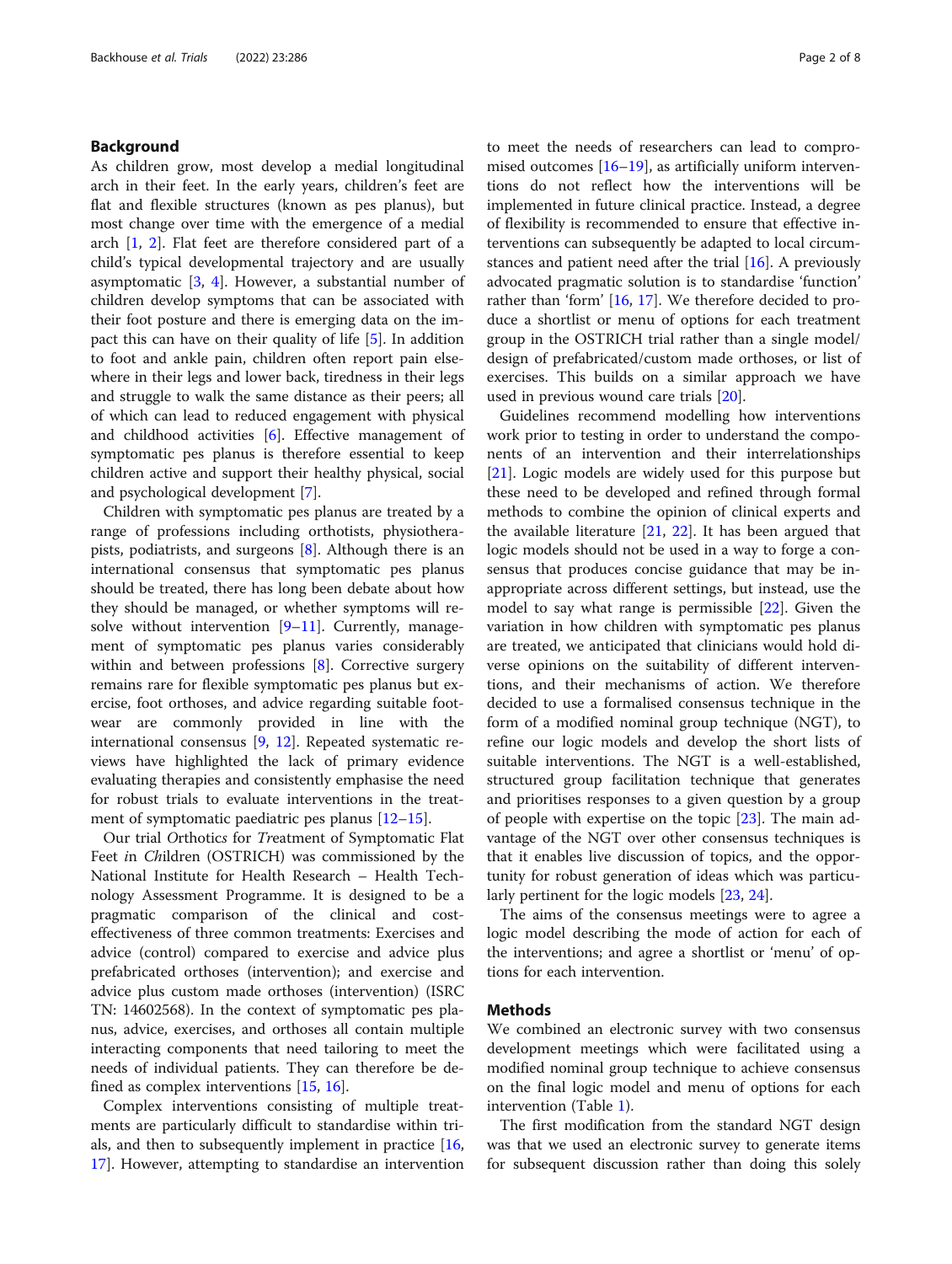1st co meet

meeting

<span id="page-2-0"></span>

| <b>EQUIC E</b> OVERVIEW OF CONSCISUS GEVEROPHICHT DIOCESS |                                                                                                                                                                                             |  |  |  |
|-----------------------------------------------------------|---------------------------------------------------------------------------------------------------------------------------------------------------------------------------------------------|--|--|--|
| Time point                                                | <b>Activity</b>                                                                                                                                                                             |  |  |  |
| Prior to 1 <sup>st</sup> meeting                          | • Conduct survey<br>• Develop version 1 of the logic model and menus                                                                                                                        |  |  |  |
| 1st consensus development<br>meeting                      | • Present version 1 of the logic model and menus at the first part of the meeting<br>• Use NGT process to collate feedback on version 1 of the logic model and menus and develop version 2. |  |  |  |
| Between meetings                                          | • Review version 2 of the logic model and menu for linguistic and structural clarity only                                                                                                   |  |  |  |

2nd consensus development • Present version 2 of the logic model and menus at the first part of the meeting

• Use NGT process to collate feedback on version 2 of the logic model and menus and produce version 3 the final consensus

within the physical meeting. To do this we developed an online self-administered, survey using JISC Online Surveys (Bristol, UK) which we distributed to the named local Principle Investigator (PI) in each of the sites participating in the OSTRICH trial. The participating sites represent a geographical spread across England & Wales. Consent was implied by completion of the survey and it was accessible from 13/01/2020 to 31/01/2020. Questions were developed by experienced clinicians and subject experts from the OSTRICH trial team. Each site was asked to provide one response to each question. The survey consisted of 12 questions to describe the clinical experience of responders and details of the clinical treatments they provided for children with symptomatic pes planus (Additional file [1](#page-6-0)). In the absence of universally agreed definitions of different types of orthosis, we standardised definitions used across this study and the main OSTRICH trial (Table 2). These were in line with previous international surveys of orthoses prescription habits [[25](#page-7-0), [26\]](#page-7-0).

At the same time, we designed the initial version of the logic model to be discussed at the first consensus meeting. This was developed using the expertise of clinicians on the OSTRICH research team and available literature that described the mechanism of action of each of the interventions. We developed a Type 3 logic model as these focus on the interventions rather than the setting in which they are implemented; include a precise list of intervention components; and provide a clear sense of how interventions lead to outcomes [\[22](#page-7-0)].

| <b>Table 2</b> Definitions of different types of foot orthoses |  |  |  |
|----------------------------------------------------------------|--|--|--|
|----------------------------------------------------------------|--|--|--|

# Categories were defined to align with previous international surveys of orthoses prescription habits [[25](#page-7-0), [26\]](#page-7-0)

#### Simple orthoses

Flat orthoses with or without padding to accommodate painful areas or lesions.

- Prefabricated orthoses

Devices made to a generic foot shape, contoured for the arch, and included modular prefabricated orthoses that can be altered by clinicians (e.g. by the addition of heel posting, wedges, pads or top covers).

- Custom made orthoses

Manufactured for a specific person based on a 3D impression or computerised image of that person's foot, and produced using computer-aided device/manufacturing (CAD/CAM) or more traditional manufacturing techniques (e.g. foam impression box or plaster of Paris cast).

We invited clinicians from sites intending to participate in the OSTRICH trial to attend one of the meetings and encouraged a mixture of professions who are routinely involved in the management of symptomatic pes planus. We held two iterative consensus development meetings in different locations (University of Brighton and University of Salford) to enable as many clinicians to attend as possible.

Each meeting followed a predetermined agenda including introductions to each other, an overview of the planned OSTRICH trial, and an explanation of how the nominal group technique (NGT) was to be employed. Feedback was also sought on the clarity of eligibility criteria for the main trial, definitions of the orthoses groups, and how adherence was measured in clinical practice. The meetings were facilitated by members of the OSTRICH team (JA, JAA, MB, SM, and DP) and discussions were captured through audio recordings and written field notes (DP, JA) to ensure key points were accurately captured. The meetings were intended to be a welcoming safe space for participants to speak openly about their practice. Following an explanation of how the meeting would work, the facilitator asked the group the two nominal questions:

- i) What is the mechanism of action for each of the three categories of intervention?
- ii) Which specific prefabricated orthoses, custom made orthoses, and exercises and advice are suitable to go on the menu of acceptable options.

To enable the group to answer the first question, the facilitator introduced logic models, definitions of key terms in the model, and talked the participants through each step of the model. At the first meeting, we presented the initial logic model and sought suggestions to improve it. Suggestions from each group were then discussed, modified if required, and either accepted or rejected by the group. This process was repeated until no further suggestions were made by participants, and an agreement was reached. Participants at the second meeting used the same process whereby they reviewed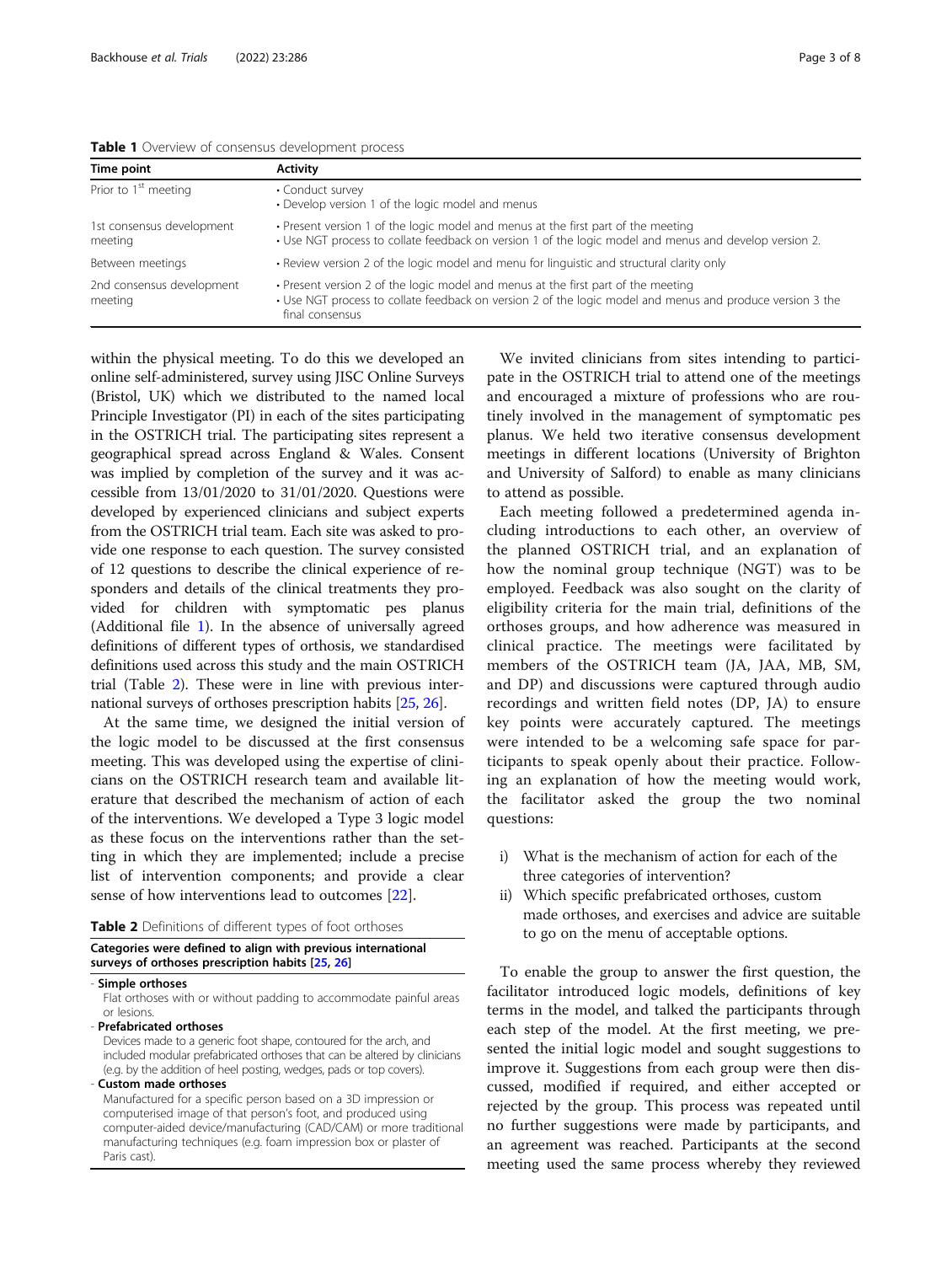and amended the model created at the first meeting, which enabled the production of the final model.

We then shared information on the different orthoses identified through the questionnaire to help the group answer the second nominal question. We presented the following information on each orthosis: make; model; a description of the shape; details of which materials were used for the shell/heel cup midlayer and topcover; details of any additional features (such as additional posting options); and which sizes they came in. We also provided an image of each model. Participants were encouraged to discuss each model, share their experiences of using it, and their thoughts on its suitability for the trial population. Participants were also encouraged to suggest additional models that were not included in the survey responses and these were discussed by the group in the same way. After each model had been discussed, the group used the online voting platform Mentimeter (Mentimeter AB, Stockholm, Sweden) to anonymously vote on the suitability of each model. This further evolution of the standard NGT process maintained the anonymity of voting described in the original NGT and facilitated administration. Participants had the option to vote whether each orthosis was 'suitable' or 'not suitable', or they could abstain. We determined that at least three members of the panel would need to agree on the suitability of an intervention for it to be included. With no universally agreed level of consensus in the literature we chose this level to emphasise the pragmatic nature of our intervention in the subsequent trial. This process was repeated at the second meeting to produce the final list.

The same iterative process was then followed for custom made orthoses, and to determine which modifications were acceptable to the orthoses. Then, we conducted the process on exercises to determine which structures should be targeted, and what information should be contained in the advice intervention.

# Results

Sixteen healthcare professionals took part in the consensus meetings (7 in Eastbourne, and 9 in Salford). These consisted of 11 podiatrists, two orthotists, two physiotherapists, and one orthopaedic surgeon.

Both meetings endorsed the logic model and the only amendments suggested were to reflect the wider psychosocial impact of pes planus and its treatment, as well as the increasing use of shared decision making in practice. As a result of this, terminology such as 'adherence' was changed to 'concordance' and the outputs and outcomes were amended to better reflect the psychosocial aspects. The final logic model is shown in Fig. [1](#page-4-0).

The number of votes for each model of prefabricated orthoses are presented in Table [3](#page-5-0). Six additional models were suggested during the nominal group process at the second meeting so could not be voted upon at the first meeting. Five of the suggested orthoses received one or less votes so were excluded as there was no consensus on their suitability.

Custom made orthoses are more complex than prefabricated orthoses, in that the practitioner can select a combination of materials for the orthoses. At both meetings, there was in-depth discussion of both the different materials that could be used, as well as how to categorise them. The categorisation of materials evolved from how it was presented in the initial questionnaire (Additional file [1\)](#page-6-0), through the first meeting, and to the final categorisation. Thus, the data in Table [4](#page-5-0) reflects the final categories agreed at the Salford meeting. In contrast, there was little variation in how the additions and modifications were described as shown in Table [5.](#page-5-0) All of the additions and modifications were voted as being suitable except the gait plate extension.

Results of the voting on the anatomical structures that could be targeted with stretches and strengthening exercises are presented in Table [6.](#page-6-0) The majority of these were deemed suitable for stretching in the target population with the exception of stretching the tibialis posterior muscle and the arch. Similarly, the vast majority of structures were considered suitable targets for strengthening with the exception of the plantar fascia and arch.

All of the topics listed in Table [7](#page-6-0) were deemed suitable areas of education and advice for inclusion in the menu of options for the full trial.

# **Discussion**

Our use of a modified NGT process enabled us to produce a logic model and menu of options for each of the complex interventions we intend to test within the OS-TRICH trial. Although the NGT is a well-established group facilitation technique [\[23\]](#page-7-0), using it across consecutive meetings in combination with a questionnaire and electronic voting is novel, and enabled us to develop complex interventions that reflect contemporary clinical practice.

The increasing interest in complex interventions within the literature is in part due to the growing recognition that most interventions in healthcare are to some degree complex and the methodological challenges this represents  $[16, 27]$  $[16, 27]$  $[16, 27]$ . How these complex interventions are developed for trials has been the subject of considerable attention, but there is a recognition of the need to focus on developing techniques that produce interventions which can be adapted during their clinical implementation [\[22](#page-7-0), [28\]](#page-7-0). Given how broad the spectrum of complex interventions used in healthcare is, it's unlikely that a single technique would be suitable to develop interventions for all clinical situations. However, the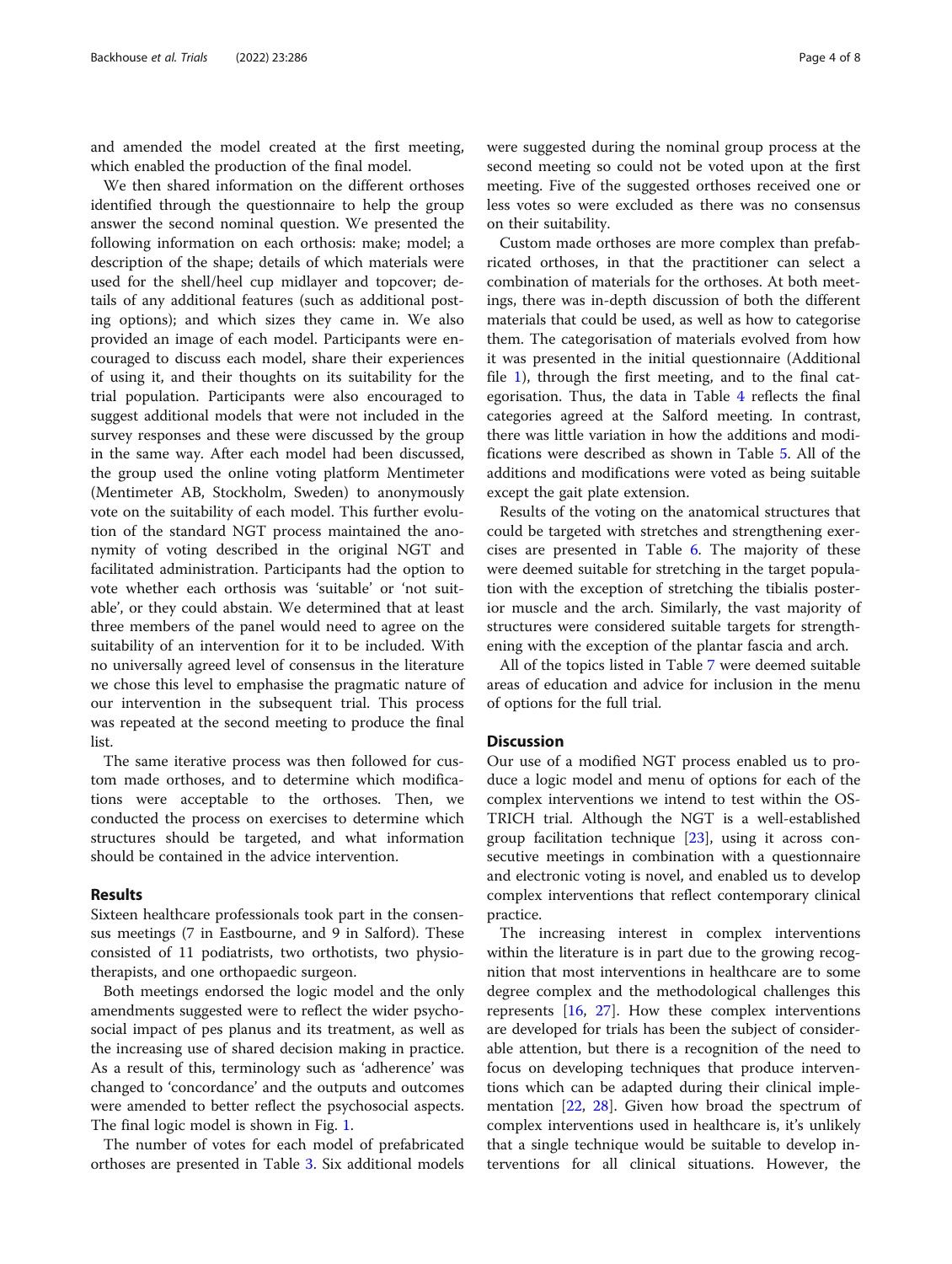<span id="page-4-0"></span>

| <b>Inputs</b>                                                                                       | <b>Activities</b>                                                                                                                                                                  | <b>Outputs</b>                                                                                                                                                                                                                                                                                                                                    | <b>Short Term</b>                                                                                                                                                                                                                           | <b>Outcomes</b><br><b>Medium Term</b>                                                                                            | <b>Long Term</b>                                                                                                                                  |
|-----------------------------------------------------------------------------------------------------|------------------------------------------------------------------------------------------------------------------------------------------------------------------------------------|---------------------------------------------------------------------------------------------------------------------------------------------------------------------------------------------------------------------------------------------------------------------------------------------------------------------------------------------------|---------------------------------------------------------------------------------------------------------------------------------------------------------------------------------------------------------------------------------------------|----------------------------------------------------------------------------------------------------------------------------------|---------------------------------------------------------------------------------------------------------------------------------------------------|
| • Trial Funding<br>$\bullet$ Trial<br>Infrastructure<br>• Trial Team<br>Expertise<br>$\bullet$ TSC  | <b>Trial</b><br>• Conduct RCT<br>· Disseminate protocol &<br>raise awareness<br>· Disseminate results<br>• Conduct process<br>evaluation                                           | · Trial recruits 1055 participants to trial<br>· Papers, posters, & conference<br>presentations                                                                                                                                                                                                                                                   | • Raised awareness of current<br>uncertainty among clinicians<br>• Awareness of results                                                                                                                                                     | • Improved treatment<br>selection<br>• Better use of<br>healthcare resources                                                     | • Altered FO<br>prescription<br>habits/altered rates<br>of exercise<br>prescription<br>· Incorporated into<br>treatment guidelines                |
| • Clinical<br>Infrastructure<br>• Clinical<br>Expertise<br>• Clinical<br>Research<br>infrastructure | <b>Orthoses</b><br>• 422 pairs of custom<br>orthoses provided<br>· 422 pairs of prefabricated<br>orthoses provided<br>· Shared decision making<br>• CYP concordance                | • Exert biomechanical / neuromuscular<br>effect<br>• Meets CYP & parental expectation<br>• Therapeutic alliance & agreed care plan<br>• Meet expectations of referring clinician                                                                                                                                                                  | • Reduce pathological tissue<br>stress<br>• Alters function<br>• Reduces anxiety<br>• Placebo & psychosocial effects                                                                                                                        | · Reduce pain, fatigue<br>and other symptoms<br>• Improves function<br>• Allows greater<br>participation in<br>valued activities | • Change in<br>commissioning<br>briefs and service<br>configuration<br>· Improved quality of<br>life for people with<br>symptomatic pes<br>planus |
| $\bullet$ CYP<br>Commitment<br>• Family Support<br>• PPIE Group                                     | <b>Stretching exercises</b><br>• 1055 participants<br>prescribed tailored<br>stretches & app<br>· Shared decision making<br>• CYP concordance                                      | · Reduce stiffness in targeted muscle-<br>tendon unit<br>• Meets CYP & parental expectation<br>· Therapeutic alliance & agreed care plan<br>• Meet expectations of referring clinician                                                                                                                                                            | · Increase joint range & quality of<br>motion<br>• Muscles adapt and become<br>stronger<br>• Improves proprioception<br>• Alters function & improves co-<br>contraction of muscles<br>• Reduces anxiety<br>· Placebo & psychosocial effects |                                                                                                                                  | · Reduced societal<br>burden of<br>symptomatic pes<br>planus                                                                                      |
|                                                                                                     | <b>Strengthening exercises</b><br>• 1055 participants<br>prescribed tailored<br>strengthening & app<br>• Progression of exercises<br>· Shared decision making<br>• CYP concordance | · Targeted muscles exercised as<br>prescribed<br>• Meets CYP & parental expectation<br>• Therapeutic alliance & agreed care plan<br>• Meet expectations of referring clinician                                                                                                                                                                    | • Muscles adapt & become<br>stronger<br>· Improved inter segmental control<br>• Alters function<br>• Reduces anxiety<br>• Placebo & psychosocial effects                                                                                    |                                                                                                                                  |                                                                                                                                                   |
|                                                                                                     | Advice<br>· 1055 participants & families<br>provided with targeted<br>advice & information<br>· Shared decision making<br>• CYP concordance                                        | • Increase understanding of typical<br>development<br>· Increase awareness of population<br>variation & reduce stigma<br>• Increase understanding of coping<br>strategies<br>· Engagement with physical activity<br>• Meets CYP & parental expectation<br>• Therapeutic alliance & agreed care plan<br>• Meet expectations of referring clinician | · Modify CYP & parental expectation<br>• Implement coping strategies<br>• Reduce pathological tissue stress<br>· Reduce anxiety<br>· Placebo & psychosocial effects                                                                         |                                                                                                                                  |                                                                                                                                                   |
| <b>Assumptions</b>                                                                                  | • Trial is delivered as described in protocol                                                                                                                                      | • All elements of the trial are acceptable to participants so that recruitment and retention rates are acceptable                                                                                                                                                                                                                                 | <b>External Factors</b><br>• Availability of exercise app<br>• Availability of orthoses                                                                                                                                                     |                                                                                                                                  |                                                                                                                                                   |

foot orthoses

development process we used is flexible and may provide a template for future trials.

The prefabricated orthoses we intend to use in our trial provide an excellent example of how complex interventions need to be adapted for implementation at different locations. NHS clinicians will not have access to each of the multiple models of prefabricated orthoses available on the market but will instead have a limited selection of devices within their Trust. Each device will be selected to fulfil a certain need and chosen based on cost and personal preference. Another clinician in a neighbouring trust may have an entirely different range of orthoses to choose from, but the range they have access to will have been chosen to meet the same clinical needs. Therefore, when developing our prefabricated orthoses intervention, it is important that we have builtin flexibility to enable implementation both within and beyond the trial.

Although our logic model may be of interest to future trials of foot orthoses, the development process we used could be of interest beyond foot and ankle research. Our logic model and menu of options for each intervention

explicitly enable adaptability and provide a solution to an issue identified by Mills et al [\[22](#page-7-0), [29](#page-7-0)] whereby sometimes models and interventions are too prescriptive to enable implementation. The process we used to develop them did not force consensus that produces precise guidance that is inappropriate across different settings and becomes redundant beyond the trial. Instead, we have formed consensus on the range of what is permissible within each intervention so that the integrity of the intervention is kept intact, yet they can be applied pragmatically.

The selections made at the two meetings reflect current practice and will support sites to deliver the trial and implementation of findings beyond that. Although there are a number of options for prefabricated orthoses, in particular, this reflects the breadth of options available on the market. How frequently each of these will be used in the OSTRICH trial remains to be seen, and we anticipate that a small number of prefabricated orthoses will be used in the vast majority of centres. The exact composition of this list would inevitably change if we preselected a different level of agreement for the votes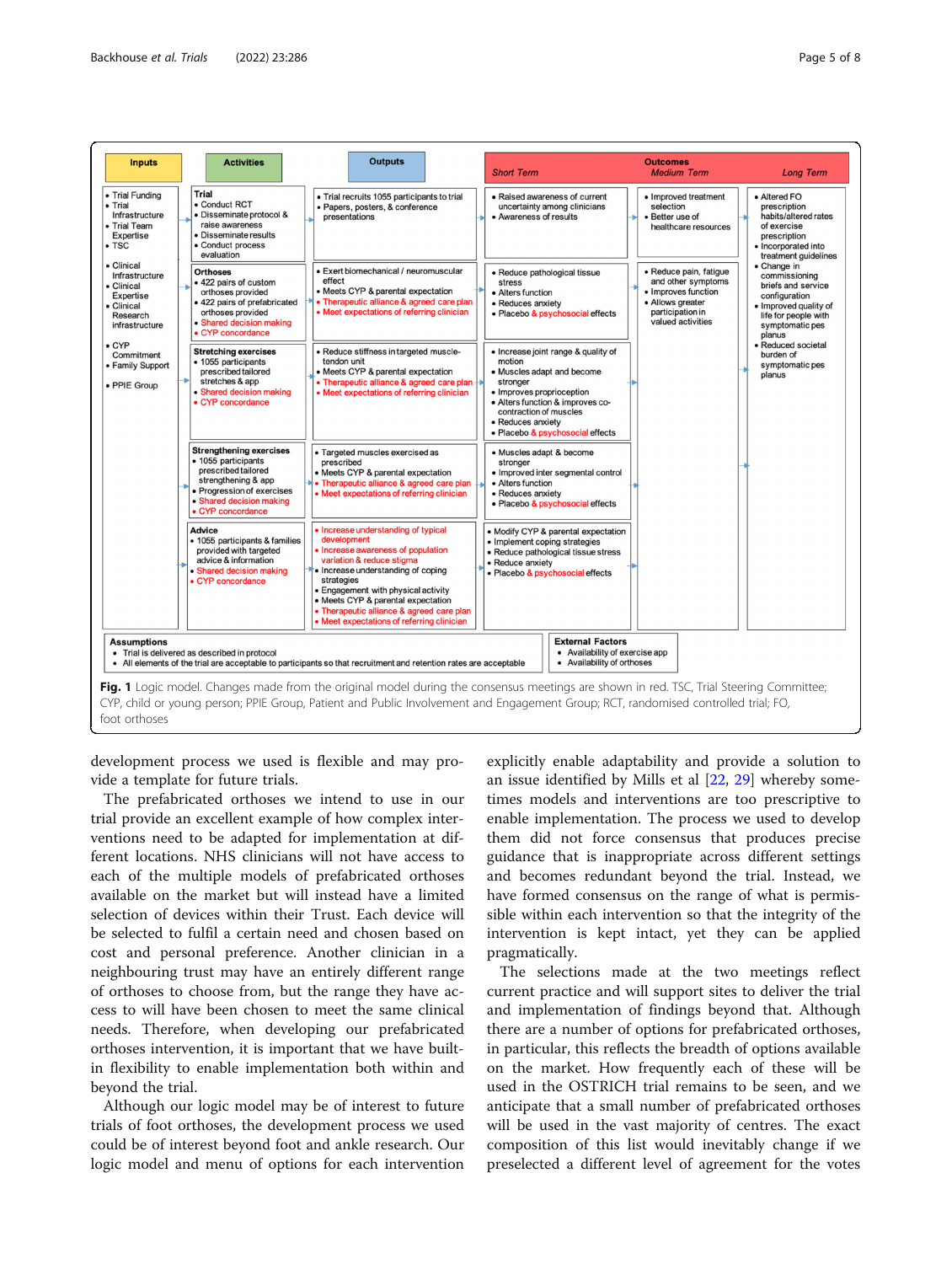# <span id="page-5-0"></span>Table 3 Prefabricated foot orthoses

|                              | Eastbourne     | Salford        | Sum |
|------------------------------|----------------|----------------|-----|
| Kent orthotic                | 6              | 8              | 14  |
| Algeos - Kids feet in motion | 6              | 6              | 12  |
| Slimflex - Simples           | 4              | 8              | 12  |
| Formthotics - Junior         | 5              | 6              | 11  |
| Healthy Step - Pedipod       | 5              | 6              | 11  |
| Interpods - Flex             | 5              | 5              | 10  |
| Interpods - Soft             | $\overline{2}$ | 8              | 10  |
| Peapods - Dinky              | 3              | 7              | 10  |
| Peapods - Junior             | 4              | 5              | 9   |
| Algeos - Kiddy-thotics       | 3              | $\overline{4}$ | 7   |
| Slimflex - Amber             | $\overline{2}$ | 5              | 7   |
| Slimflex - Green             | 3              | 4              | 7   |
| Talarmade - Kidzstep         | 3              | $\overline{4}$ | 7   |
| Talarmade - Prostep          | 4              | 3              | 7   |
| Slimflex - Carbon            |                | 7              | 7   |
| Talarmade - 4kids            | 3              | 3              | 6   |
| Xline - 70                   |                | 6              | 6   |
| Xline - RF                   |                | 6              | 6   |
| Haplabase                    | 1              | $\overline{4}$ | 5   |
| LBG - Biomex                 | 3              | 2              | 5   |
| Vectorthotics                |                | 5              | 5   |
| Xline - Standard             |                | 5              | 5   |
| Powersteps - Powerkids       | 2              | $\overline{2}$ | 4   |
| Talarmade -Basis pros        |                | 3              | 3   |
| Silipos - Achilles heel pad  | 0              | 1              | 1   |
| Talarmade - 1st line         | $\Omega$       | 1              | 1   |
| Talarmade - Elite            | $\Omega$       | 1              | 1   |
| Algeos - S-gel heel cup      | 0              | $\Omega$       | 0   |
| Wonderspur - Soft heel cup   | 0              | 0              | 0   |

Slimflex – carbon, Xline – 70, Xline – RF, Vectorthotics, and Talarmade – Basis Pros were added at the Salford meeting so could not be scored at the Eastbourne meeting. Numbers reflect the number of participants voting that each option was suitable to be added to the menu of acceptable options

within our meetings, or included different clinicians from different Trusts. It is though of interest, that the orthoses that were deemed unsuitable (i.e. were not voted as suitable) included devices that were only nominated by a single site in the survey prior to the first meeting. These included cushioning silicone heel pads and heel cups, which would not have been compatible with the mechanism of action described in the logic model. Perhaps the exclusion devices are therefore an expression of the internal validity and generalisability of the process.

Our process combined a survey to capture views from as many sites as possible, face-to-face discussions to

| <b>Table 4</b> Custom made orthoses |  |
|-------------------------------------|--|
|-------------------------------------|--|

| <b>Options</b>                                            | Votes |
|-----------------------------------------------------------|-------|
| <b>Shell material</b>                                     |       |
| Single material - Rigid (does not bend)                   | 7     |
| Single material -Semi rigid (some flexibility)            | 8     |
| Single material -Flexible/cushioning (does bend/cushions) | 3     |
| Multi density (Rigid)                                     | 7     |
| Multi density (semi-rigid)                                | 8     |
| Multi density (flexible/cushioning)                       | 3     |
| Posting                                                   |       |
| None                                                      | 6     |
| Intrinsic posting                                         | 7     |
| Extrinsic posting                                         | 7     |
| Top cover material                                        |       |
| None                                                      | 7     |
| Minimal (e.g. leather/vinyl)                              | 8     |
| Cushioning (e.g. Poron or similar polyurethane)           | 7     |
| Cushioning with modifications to offload specific areas   | 7     |

Numbers reflect the number of participants voting that each option was suitable to be added to the menu of acceptable options

enable detailed discussion, and an electronic voting method to provide a quantifiable measure of consensus. Utilisation of these complimentary aspects should be considered a strength of the study and may represent the ongoing evolution of the NGT process. We also consider it likely that they could be successfully transferred

| <b>Table 5</b> Additions and modifications to orthoses |
|--------------------------------------------------------|
|--------------------------------------------------------|

|                                      | Eastbourne | Salford | Sum |
|--------------------------------------|------------|---------|-----|
| Plantar groove                       | 5          | 7       | 12  |
| 1st ray cut out                      | 5          | 8       | 13  |
| Arch height/filler/reinforce         | 5          | 8       | 13  |
| Heel cup                             | 5          | 8       | 13  |
| Heel raise                           | 5          | 8       | 13  |
| Medial extrinsic rear foot post      | 5          |         | 5   |
| 1st met cutout                       | 5          | 7       | 12  |
| Navicular dell                       | 3          | 7       | 10  |
| Lateral heel skive                   | 3          | 7       | 10  |
| Medial heel skive                    | 3          | 7       | 10  |
| Kinnetic wedge - Dannenberg Device   | 3          | 7       | 10  |
| Lateral clip                         | 1          | 5       | 6   |
| Lateral flange                       |            | 7       | 8   |
| Heel extrinsic post - lateral flare, |            | 8       | 9   |
| Gait plate extension                 |            |         | 0   |

Mentimeter voting information was not captured for 'Medial extrinsic rearfoot post', and 'gait plate extension' at the Salford meeting. Numbers reflect the number of participants voting that each option was suitable to be added to the menu of acceptable options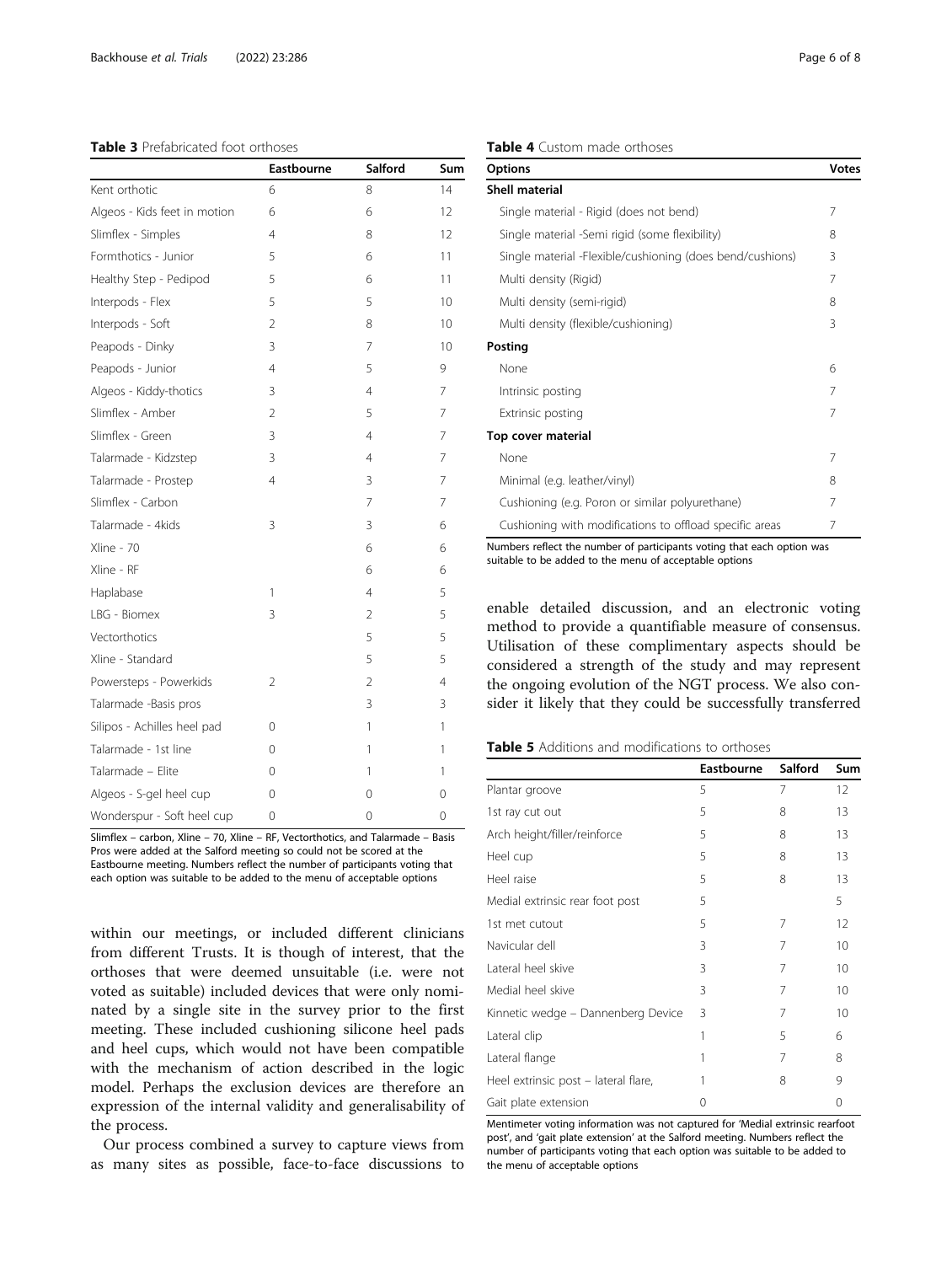# <span id="page-6-0"></span>Table 6 Exercises

| <b>Target Structure</b>                | Eastbourne     | <b>Salford</b> | Sum      |
|----------------------------------------|----------------|----------------|----------|
| <b>Stretching exercises</b>            |                |                |          |
| Calf (gastrocnemius/soleus/achilles)   | 6              | 9              | 15       |
| Hamstrings                             | 6              | 9              | 15       |
| Quadriceps                             | 6              | 8              | 14       |
| Iliotibial band                        | 5              | 7              | 12       |
| Plantar fascia                         | 4              | 7              | 11       |
| Peroneals                              | $\overline{4}$ | 6              | 10       |
| Gluteals                               | 3              | 7              | 10       |
| Intrinsic foot muscles                 | $\overline{2}$ | 5              | 7        |
| Long flexors (FHL, FDL)                | 1              | 6              | 7        |
| Tibialis posterior                     | 1              | 1              | 2        |
| Arch                                   | 0              | 0              | 0        |
| <b>Strengthening exercises</b>         |                |                |          |
| Calf (gastrocnemius/soleus/achilles)   | 6              | 9              | 15       |
| Long flexors (inc. tibialis posterior) | 6              | 9              | 15       |
| Core Muscles                           | 6              | 9              | 15       |
| Quadriceps                             | 6              | 9              | 15       |
| Intrinsic foot muscles                 | 5              | 9              | 14       |
| Gluteals                               | 5              | 9              | 14       |
| Hamstrings                             | 5              | 9              | 14       |
| Peroneals                              | 5              | 8              | 13       |
| Plantar fascia                         | $\Omega$       | $\Omega$       | $\Omega$ |
| Arch                                   | 0              | $\Omega$       | $\Omega$ |
| <b>Other Exercises</b>                 |                |                |          |
| Games and play                         | 6              | 8              | 14       |
| <b>Balance exercises</b>               | 5              | 8              | 13       |
| Plyometrics                            | 3              | 7              | 10       |
| Activity prescription                  | 6              |                | 6        |

Mentimeter voting information was not captured for 'Activity Prescription' at the Salford meeting. Numbers reflect the number of participants voting that each option was suitable to be added to the menu of acceptable options

to an online format. We sought to make the two meetings multidisciplinary and although we achieved this, it is noticeable that the vast majority of attendees were podiatrists. Whether this is a strength or limitation, is unclear as our focus was on treatments which are predominantly provided by podiatrists. Future research could consider whether an alternative sampling strategy, more even distribution of professions and patients, and exploration of clinician experience would be beneficial.

# Conclusions

We describe a novel, modification of the nominal group technique that enabled us to produce a logic model and menu of options for each of the complex interventions we will test in the OSTRICH trial. By using the modified

| Content                                                                            | Eastbourne Salford Sum |   |    |
|------------------------------------------------------------------------------------|------------------------|---|----|
| Normal and abnormal morphological<br>variation in a population                     | 6                      | 9 | 15 |
| Normal arch development in children                                                | 6                      | 9 | 15 |
| Suitable footwear                                                                  | 6                      | 9 | 15 |
| Structures around the symptomatic area<br>(including muscles & bones)              | 6                      | 9 | 15 |
| How to maintain participation/activity etc                                         | 6                      | 9 | 15 |
| Public health messages (e.g. healthy<br>weight, exercise, heart health, wellbeing) | 6                      | 9 | 15 |
| The long term effects-changes expected<br>with age                                 | 6                      | 8 | 14 |
| Muscle and bone growth                                                             | 5                      | 9 | 14 |
| Relationship between gastroc tightness<br>and painful pes planus                   | 5                      | 9 | 14 |
| Demographic/global differences                                                     | 4                      | 9 | 13 |
| Symptoms related to balance/trips and<br>falls                                     |                        | 8 | 8  |
| Sex differences                                                                    |                        | 7 | 7  |

Symptoms related to balance/trips and falls, and sex differences were added at the Salford meeting so could not be voted upon at the Eastbourne meeting. Numbers reflect the number of participants voting that each option was suitable to be added to the menu of acceptable options

NGT technique participants were able to actively express their views in structured discussions, and then reach a final consensus. Whilst the consensus expressed by the group will be of interest to those conducting research in children with symptomatic pes planus, the template is adaptable and may be of use to a broader audience conducting research on complex interventions.

#### **Abbreviations**

3D: Three dimensional; CAD/CAM: Computer-aided design/computer-aided manufacture; ISRCTN: International Standard Registered Clinical/social sTudy Number; NGT: Nominal group technique; NHS: National Health Service; OSTRICH: Orthotics for Treatment of Symptomatic Flat Feet in Children

#### Supplementary Information

The online version contains supplementary material available at [https://doi.](https://doi.org/10.1186/s13063-022-06251-7) [org/10.1186/s13063-022-06251-7.](https://doi.org/10.1186/s13063-022-06251-7)

#### Additional file 1.

#### Acknowledgements

The authors would like to acknowledge the support of those who responded to the survey and the following people for their participation in the face to face meetings: Alis Trivelli; Andy Razzell; Katherine Appleton; Richard Collings; Lucy Allinson; Steve Coombs; Jenna Marshall; Vicky Longworth; Nina Davies; Dawn Wills; Keith Littlewood; Sophie Kelly; Belen Carsi; Hannah Jackson; Alam Shah; Wayne Bainbridge.

#### Authors' contributions

MB made substantial contributions to the conception and development of the study design; acquisition of funding; obtaining ethical approval; delivery of all elements of the study (including meeting facilitation); and drafting the manuscript. JA made substantial contributions to the conception and development of the study design, acquisition of funding, delivery of the